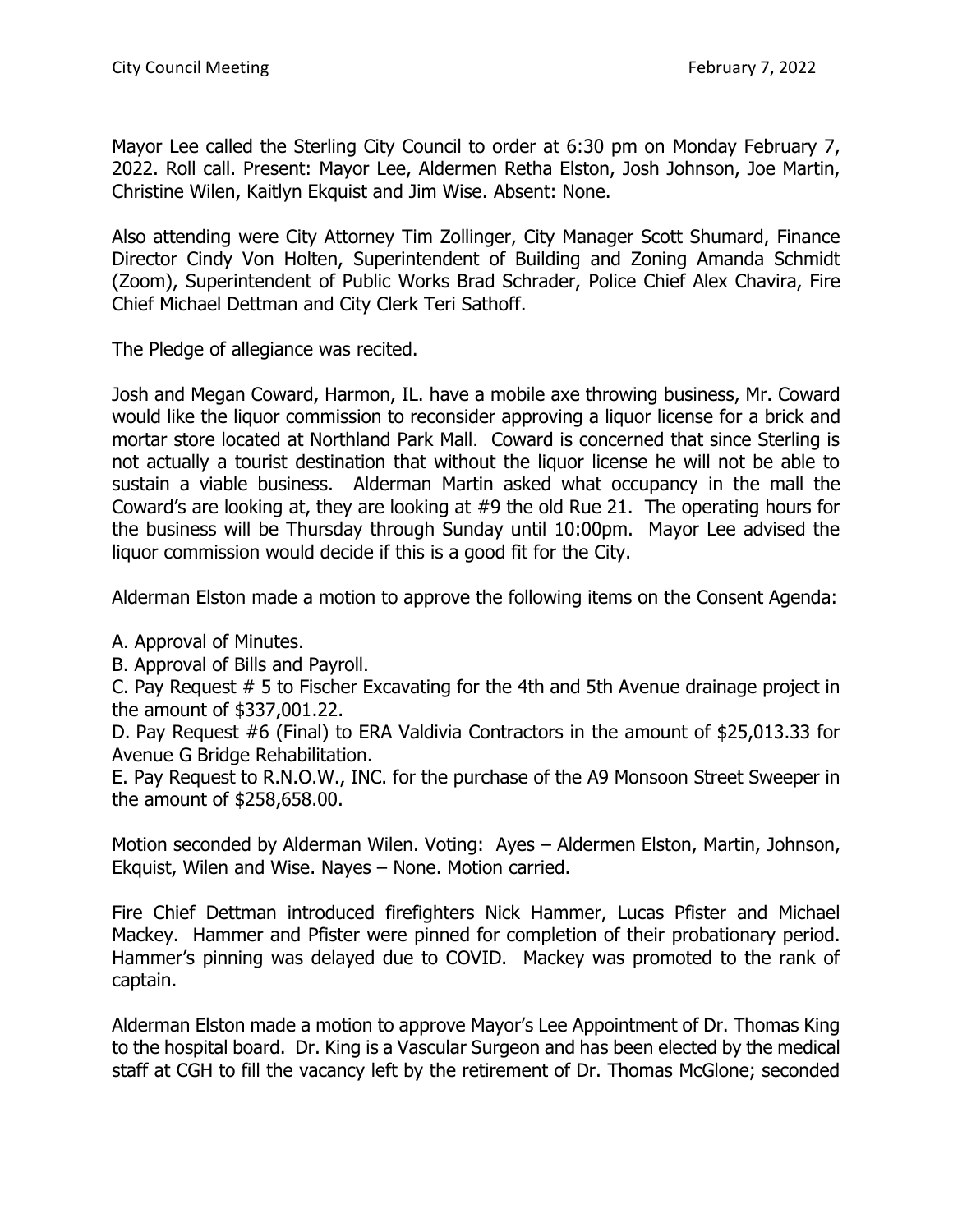City Council Minutes **February 7, 2022** Page 2

by Alderman Martin. Voting: Ayes – Aldermen Elston, Martin, Wilen, Johnson, Ekquist and Wise. Nayes – None. Motion carried.

Alderman Ekquist made a motion to approve Resolution R2022-02-02 for Motor Fuel Tax expenditures in the amount of \$270,000; seconded by Alderman Wise. Voting: Ayes – Aldermen Elston, Martin, Wilen, Johnson, Ekquist and Wise. Nayes – None. Motion carried.

Alderman Elston made a motion to approve the IDOT Maintenance Engineering Agreement; seconded by Alderman Wilen. Voting: Ayes – Aldermen Elston, Martin, Wilen, Johnson, Ekquist and Wise. Nayes – None. Motion carried.

Alderman Ekquist made a motion to approve Ordinance 2022-02-04 Approving Water Utility Easement; seconded by Alderman Martin. Voting: Ayes – Aldermen Elston, Martin, Wilen, Johnson, Ekquist and Wise. Nayes – None. Motion carried.

Alderman Wise made a motion to approve Ordinance 2022-02-06 Amending Chapter 34, Article II, to Implement amendments regarding removal of the annual fee for alarm systems and to modify the penalties associated with false alarms; seconded by Alderman Ekquist. Voting: Ayes – Aldermen Elston, Martin, Wilen, Johnson, Ekquist and Wise. Nayes – None. Motion carried.

Alderman Elston made a motion to approve Ordinance 2022-02-05 Repealing Section 50- 38, of Chapter 50, Article II, Division 2 to remove the permit process for soft drink retail sellers; seconded by Alderman Wilen. Voting: Ayes – Aldermen Elston, Martin, Wilen, Johnson, Ekquist and Wise. Nayes – None. Motion carried.

Alderman Elston made a motion to approve Ordinance 2022-02-07 Amending Chapter 78, Article VI, Section 78-195 to provide for annual submission of bonding and insurance for Tree Trimming Maintenance; seconded by Alderman Ekquist. Voting: Ayes – Aldermen Elston, Martin, Wilen, Johnson, Ekquist and Wise. Nayes – None. Motion carried.

Alderman Wilen made a motion to Refer to the Planning Commission for rezoning 3818 River Road from R2-Special Use to I-1; seconded by Alderman Johnson. Voting: Ayes – Aldermen Elston, Martin, Wilen, Johnson, Ekquist and Wise. Nayes – None. Motion carried.

Alderman Wise made a motion to accept the proposal from Freeport Metal specialties, Freeport, Illinois for Paint and Repairs to Fire Apparatus in the Amount of \$56,708.28; seconded by Alderman Martin. Voting: Ayes – Aldermen Elston, Martin, Wilen, Johnson, Ekquist and Wise. Nayes – None. Motion carried.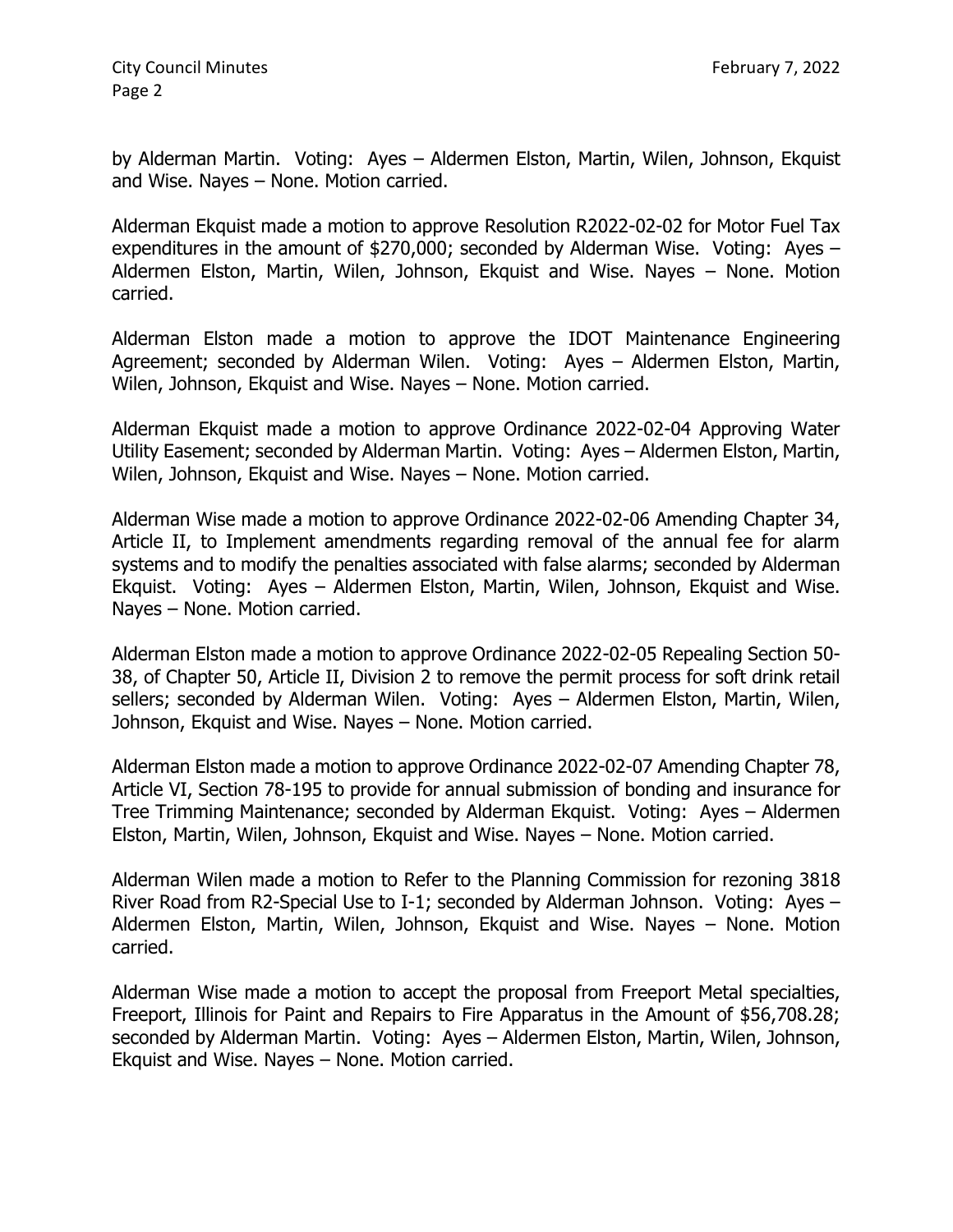Alderman Wise made a motion to obligate \$395,000 in ARPA funds for addressing the negative economic impacts caused by the public health emergency; seconded by Alderman Johnson. Mayor Lee stated there are still items on the list for consideration. Alderman Ekquist advised the council that these are time sensitive projects and that is why they have been brought to the council first. Alderman Wilen asked who is on the committee and what other projects are being considered. The committee consists of Alderman Ekquist, Mayor Lee, Janna Groharing, Kris Noble, City Manager Shumard and Heather Sotelo. Some of the other items that are on the table for discussion are; Whiteside County Healthier Communities Partnership, mental health, housing, City sewer infrastructure and child care. Mayor Lee stated the committee will not spend ARPA funds without of council approval. Alderman Martin requested the minutes from the ARPA Committee meetings to be shared with the Council. Alderman Elston questioned if there would have to be bids approved for the deck and roof, the Council will not have to approve the bids but the funds that are spent will have to be reported. Alderman Martin asked for more information on the incubators, Groharing explained they are modeled after the ones in Batavia, IL. The buildings will be leased for one year, the business will be able to assess if they would like to open a brick and mortar store front. The \$50,000 in ARPA funds will be the start of funds needed, Groharing will raise approximately \$200,000 more in funds to complete the six initial buildings. The Main Street will manage and maintain the upkeep on the facility. Groharing would like to have the buildings available in the spring of 2023. Citizen, Shirley Sharp questioned the use of ARPA funds for the deck at the Farmer's Market. Mayor Lee assured Sharp that the funds are being used within the guidelines set by the Federal Government. Voting: Ayes – Aldermen Elston, Martin, Wilen, Johnson, Ekquist and Wise. Nayes – None. Motion carried.

Chief Chavira thanked the Council for their concern following office Nease being struck by a vehicle while on a call. Officer Nease is doing well and has returned to work.

Attorney Zollinger advised the Council that he will be sending a letter for the Council's consideration reference the cul-de-sac that Mrs. Sharp is concerned about.

City Clerk Sathoff reminded everyone that the yellow statements of economic interest have been mailed out, they are different this year from previous years. Please fill them out and return them. Sathoff also reminded everyone the next meeting will be on Tuesday February 22, 2022 as Monday is a holiday and City offices will be closed.

Alderman Martin thanked City Clerk Sathoff for the work on updating the ordinances. Martin thanked Chief Dettman for the card that was sent out as a thank you.

Alderman Elston announced she is a new grandmother and congratulated Mayor Lee on the addition of a grandson to his family.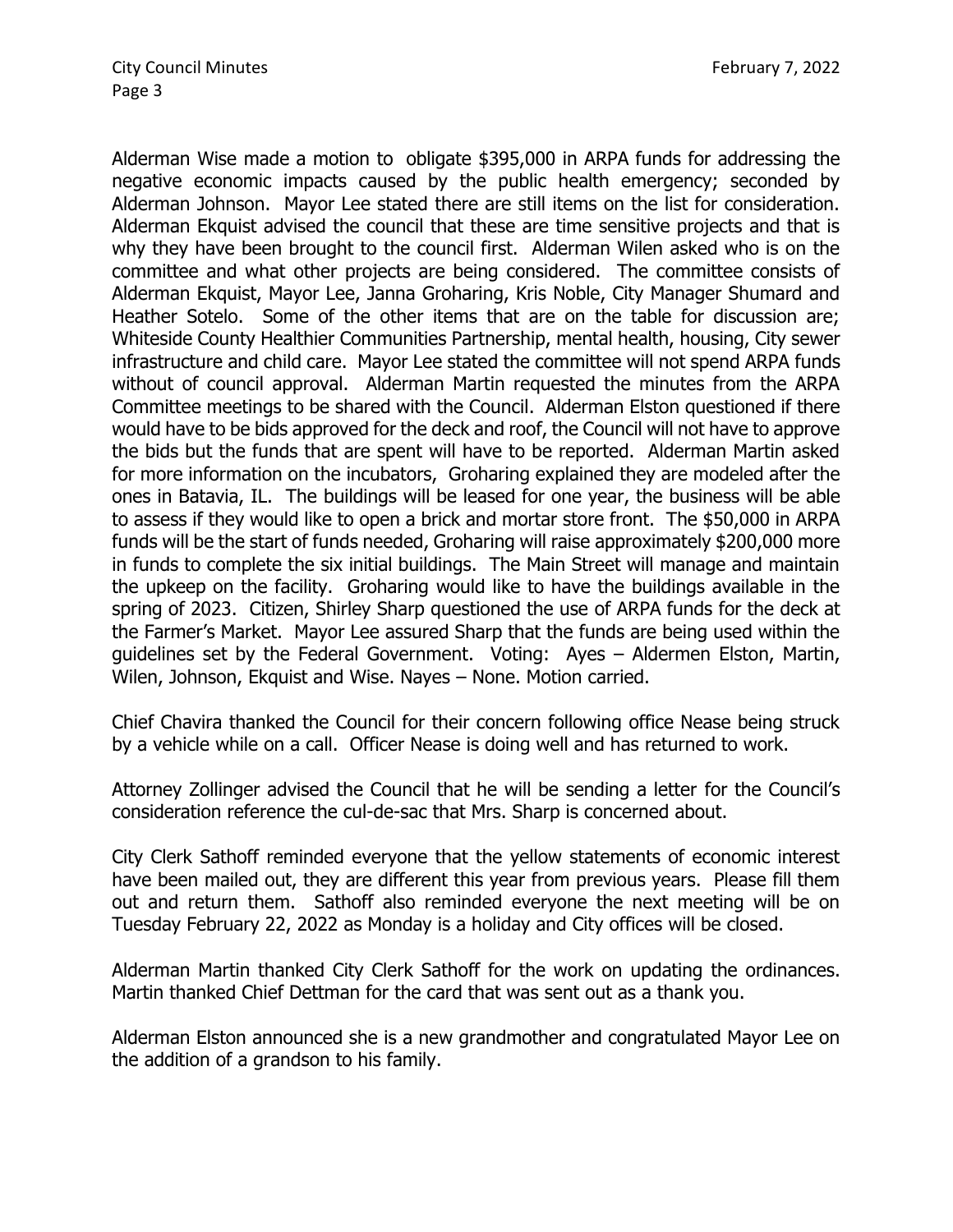Alderman Ekquist thanked City Clerk Sathoff for the work on the ordinances.

Alderman Wise stated he had the opportunity to speak with the Dixon Mayor, Li Arellano, Arellano announced his candidacy for State Representative. Alderman Wise thinks it a great opportunity to have someone local represent our community.

Mayor Lee congratulated Attorney Zollinger and everyone at Ward Murry Pace and Johnson. WMPJ is celebrating 160 years in business.

The meeting adjourned at 7:48pm to the budget study session.

City manager Shumard reviewed the following funds:

- NWSW Redevelopment Fund this fund was created out of the bankruptcy court order. Revenues come from CGH Reimbursement for issuing bonds and rent from a cell tower on Wallace Street. The cost for the pedestrian bridge was more than expected and left the fund at a negative balance. The Projected fund balance for April 2022 is -\$32,730. The projected fund balance for April 2023 is \$0.
- Coliseum fund is used for maintenance to the coliseum building. This is primarily funded through a specific levy allowed by statute. This fund has a negative balance that has been exacerbated by the \$5m remodel. The general fund gradually transfers money into this account to reduce the negative balance. The projected fund balance for April 2023 is \$54,8500.
- Civil Defense Fund This fund has a separate levy, it maintains the storm sirens and is in place to protect the public from natural disaster as well as aid in case of a disaster. Projected fund balance is \$65,697.
- TIF Lincolnway-Lynn This fund was created in 2010, this is where Kohls and Pet Smart are located. The bonds were reissued in 2020 at a slightly lower rate saving some money. The bond payoff is 5/1/2031. Projected fund balance for April 2023 is \$130,969.
- TIF Rock River This fund was formed after the NWSW bankruptcy to help Sterling Steel reestablish the Mill area. The primary expense for this fund is the bond payments. Projected fund balance for April 2023 is \$1,731,707. This TIF expires 12/31/2027.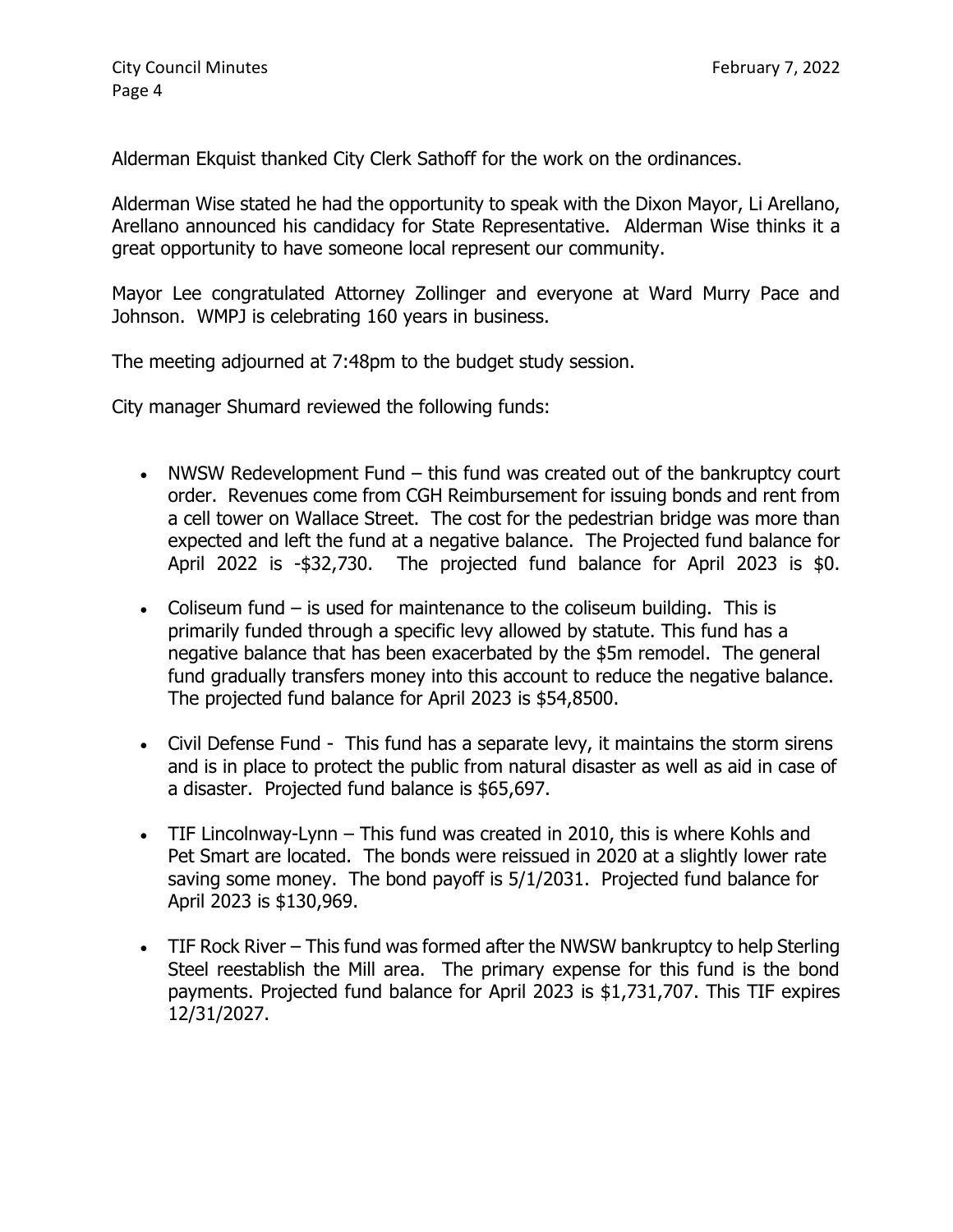- TIF CBD East This is the original downtown TIF, this is where County Market and Library Plaza are located. Projected fund balance for April 2023 is \$9,422.
- TIF Lincoln Highway This TIF was established in 2021 to address the former K-Mart Plaza area. This is a pay as you go TIF. The City will recover past and ongoing fees, the developer will get the remaining money.
- 2012 CGH Bonds This is an in and out fund for the repayment of refinancing a bond for CGH. This is a ten-year bond.
- 2021A CGH Bonds This is an in and out fund for the repayment of refinancing a bond for CGH. This is was issued for the purpose of funding a portion of the unfunded IMRF pension liability for CGH Medical Center.
- 2021B CGH Bonds This is an in and out fund for the repayment of refinancing a bond for CGH. This is was issued for the purpose of financing capital projects at CGH Medical Center.
- Special Service Area This fund consists of Greenridge and Tori Pines. Due to sub-standard roads installed by the developer, Tori Pines has agreed to pay an additional assessment that was escrowed with the city. The balance is \$41,523. That money will be put toward road repairs, the engineer is currently working on a proposal for this work.
- Police Pension There is an increase in revenues by 19.5%, the expenses were up by 14.3%. In 2021 the fund was 56.01% funded.
- Fire Pension The assets for this fund were transferred on October 1, 2021 to the Consolidated firefighters fund, at this point we are not sure how the consolidated fund will report investment information.
- Trust Committee This fund has a balance of \$1,200 for future Veteran's Park, possibly on the riverfront.
- Strong Communities Program Sterling was awarded \$246,400 in IHDA grant funds.

At 8:35 Alderman Elston made a motion to adjourn to executive session Pursuant to 5ILCS 120/2(c)(11) to discuss pending or reasonably anticipated litigation; seconded by Alderman Wise. Voting: Ayes – Aldermen Elston, Martin, Wilen, Johnson, Ekquist and Wise. Nayes – None. Motion carried.